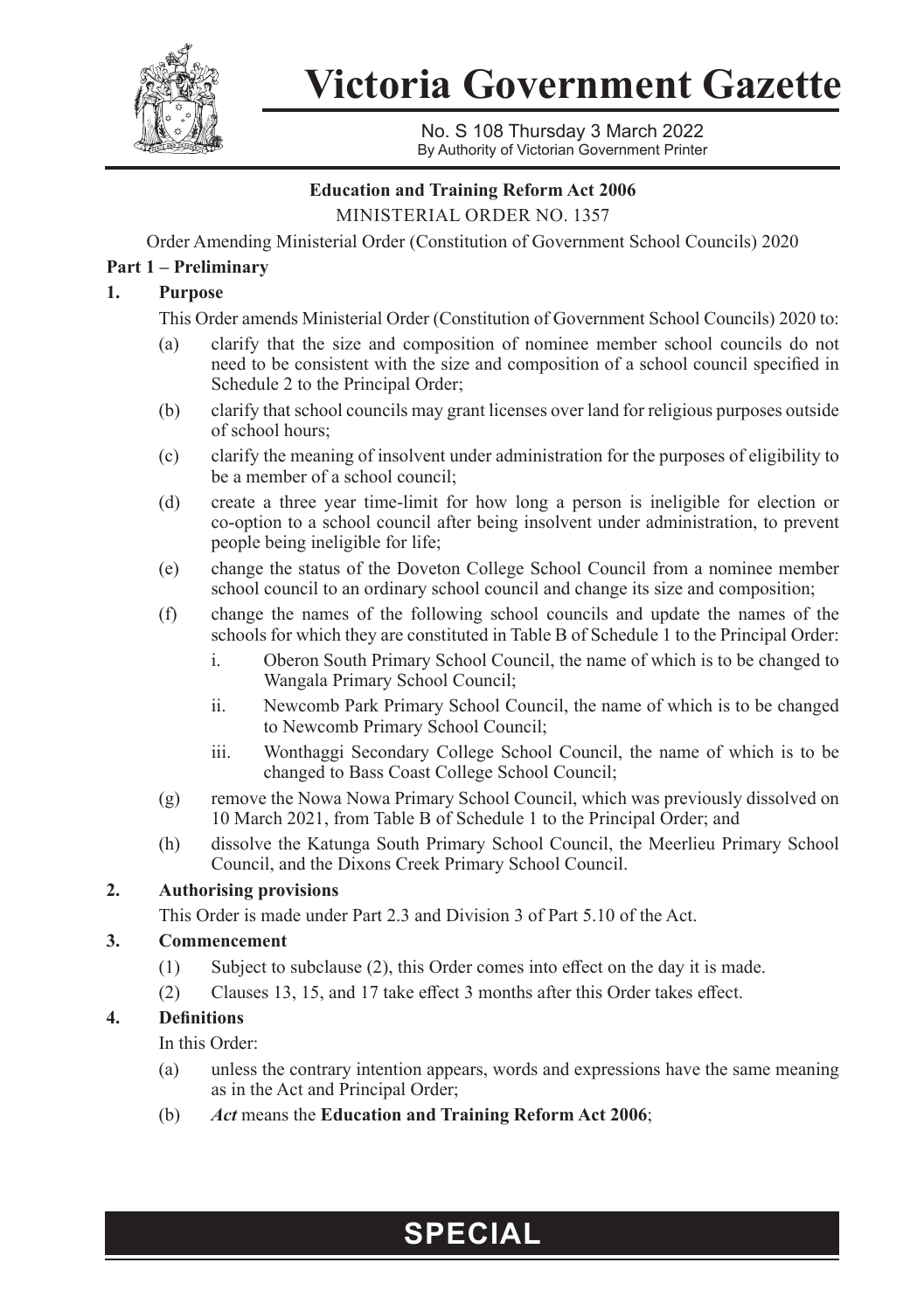- (c) *Constituting Order*, in relation to the Meerlieu Primary School Council, means the Order made under section 13(1) of the **Education Act 1958** (since repealed), dated 3 August 1976, constituting the Meerlieu Primary School Council, notice of which was published in the Government Gazette on 29 September 1976, as amended from time to time.
- (d) *Ministerial Order (Constitution of Government School Councils) 2020* means Ministerial Order No. 1280 – (Constitution of Government School Councils) 2020*,* made by the Minister for Education on 28 May 2020 under Part 2.3 and Division 3 of Part 5.10 of the Act and amended from time to time.
- (e) *Principal Order* means the *Ministerial Order (Constitution of Government School Councils) 2020*.

## **Part 2 – Amendments to Ministerial Order (Constitution of Government School Councils) 2020**

#### **5. Clause 8 amended**

In clause 8(3)(b) of the Principal Order, before 'the options for size and composition' **insert**  'in the case of school councils that are not nominee member school councils,'.

#### **6. Clause 17 amended**

- (1) In clause 17(a) of the Principal Order, for 'administration;' **substitute** 'administration within the last three years;'.
- (2) After clause 17(e) of the Principal Order, **insert** –

'**Note**: *Insolvent under administration* is defined in section 38 of the **Interpretation of Legislation Act 1984**. The definition includes a person who is an undischarged bankrupt within the meaning of the **Bankruptcy Act 1966** of the Commonwealth (or the corresponding provisions of the law of another jurisdiction).'

#### **7. Clause 18 amended**

In clause 18(3)(a) of the Principal Order, before 'must be consistent with' **insert** 'in the case of a school council that is not a nominee school council,'.

#### **8. Clause 37 amended**

- (1) In clause 37(1)(b) of the Principal Order, after 'persons.' **substitute** 'persons; or'.
- (2) After clause 37(1)(b) of the Principal Order, **insert**:
	- '(c) for religious purposes outside of school hours.

**Note:** For the avoidance of doubt, school councils are only permitted to enter licenses for religious purposes pursuant to clause 37(1)(c) for the purpose of exercising their function to regulate after hours use of premises under section 2.3.5(d) of the Act. The other uses in clause  $37(1)(b)$  are not limited to after hours use.'

#### **9. Schedule 1 amended**

In Table B in Schedule 1 of the Principal Order, **omit** the row for the Nowa Nowa Primary School Council.

#### **Part 3 – Doveton College School Council**

#### **10. Doveton College School Council membership size and composition**

(1) In the row for the Doveton College School Council in Table B of Schedule 1 to the Principal Order, for column 4 **substitute** –

|--|--|--|--|--|

(2) In Schedule 4 to the Principal Order, **omit** row 5.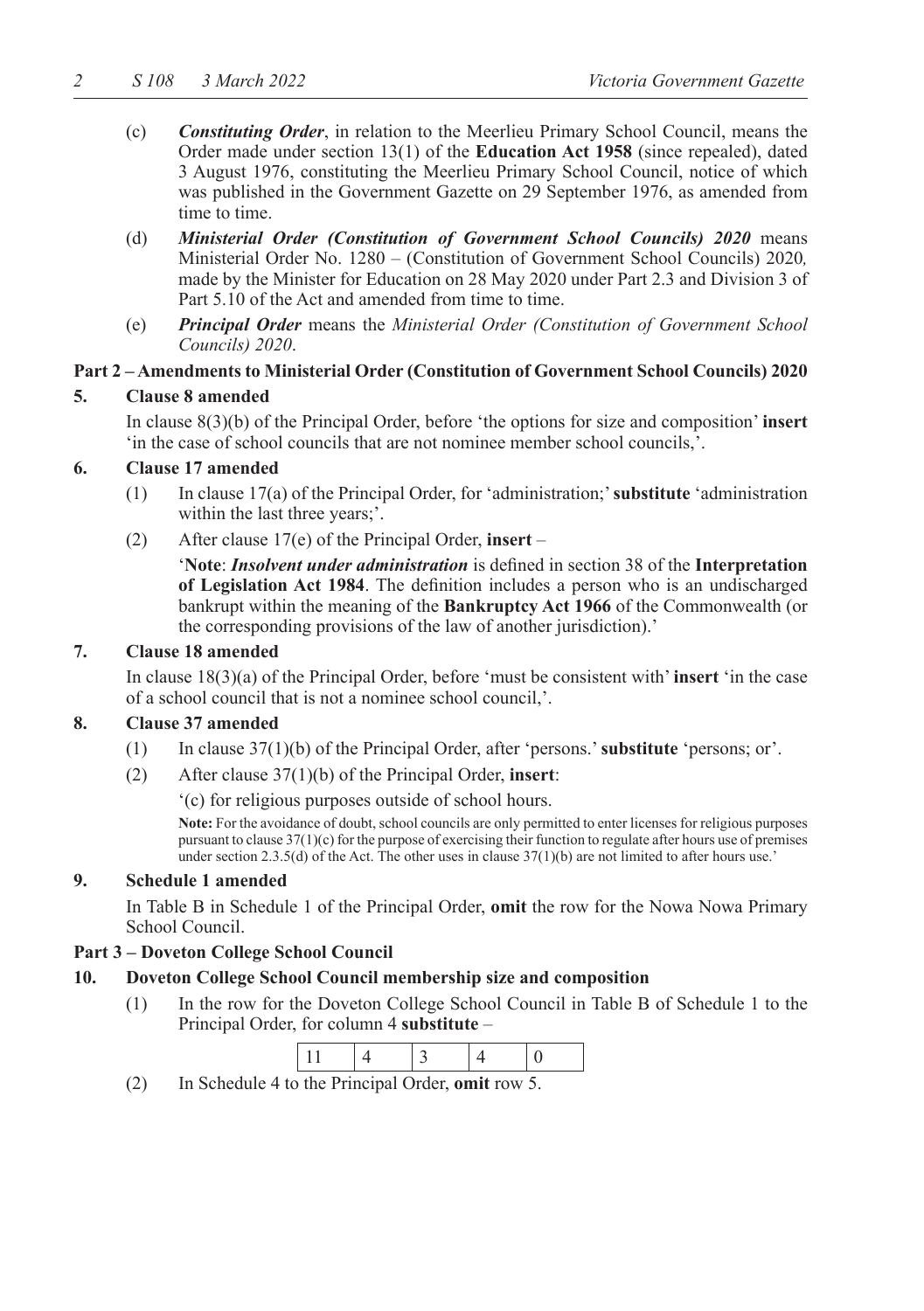#### **Part 4 – Changes to the names of certain school councils and schools**

#### **11. Change of names of school councils and schools**

- In Table B of Schedule 1 to the Principal Order:
- (a) in columns 1 and 2 of the row for the Oberon South Primary School Council, for 'Oberon South' **substitute** 'Wangala' wherever occurring;
- (b) in columns 1 and 2 of the row for the Newcomb Park Primary School Council, **omit** 'Park' wherever occurring;
- (c) in columns 1 and 2 of the row for the Wonthaggi Secondary College School Council, for 'Wonthaggi Secondary' **substitute** 'Bass Coast' wherever occurring.

#### **Part 5 – Dissolution of Katunga South Primary School Council**

#### **12. Winding-up arrangements**

- (1) All persons elected, co-opted or appointed as members of the Katunga South Primary School Council under the Principal Order as it was in effect immediately prior to this clause taking effect (if any) cease to be members of the Council on the date this clause takes effect.
- (2) Subject to subclause (6), the Executive Director, Goulburn Area, and the Regional Finance Manager, both of North Eastern Victoria Region, Department of Education and Training, are appointed as members of the Council for a period of three months from the date this clause takes effect.
- (3) The Council as constituted in accordance with this clause must identify all trusts (if any) of which it is trustee and must provide the following information on each of the trusts to the Regional Director, North Eastern Victoria Region, Department of Education and Training, within 28 days from the date this clause takes effect:
	- (a) The name of the trust;
	- (b) The purpose of the trust;
	- (c) The amount of monies held in trust as at the date of this Order;
	- (d) The bank account or other investment in which the monies are held in trust;
	- (e) The identity of the person or persons who gave or donated to the trust where possible.
- (4) The Council as constituted in accordance with this clause must, before the expiry of two months from the date this clause takes effect, prepare a schedule setting out the assets, liabilities and obligations of the Council and the manner in which any assets that will remain after the liabilities and obligations of the Council have been satisfied are to be distributed.
- (5) After payment of the Council's liabilities and obligations and subject to the approval of the Regional Director, North Eastern Victoria Region, all assets of the Council must be distributed in accordance with the schedule prepared in accordance with subclause (4).
- (6) The Minister may remove a member of the Council and appoint a person to the Council as constituted in accordance with this clause at any time.
- (7) The quorum for a meeting of the Council held after the date this Order takes effect is two.
- (8) The Council as constituted in accordance with this clause must exercise its powers, duties and functions as if Part 4 of the *Education and Training Reform Regulations 2017* (apart from regulations 31, 39, 45 and 50) does not apply to the Council.
- (9) This clause prevails to the extent of any inconsistency with any provision of the Principal Order.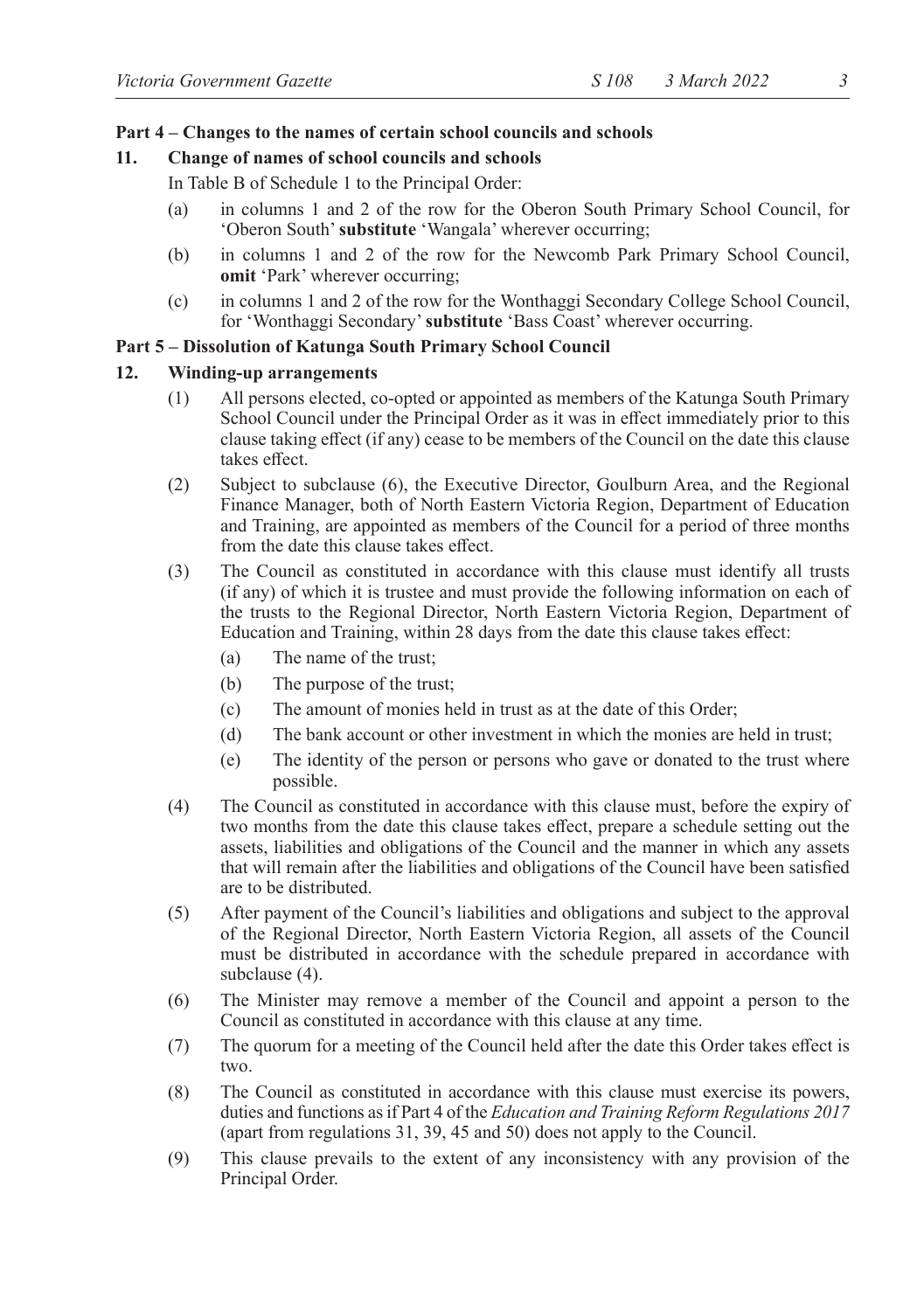#### **13. Dissolution of the Council**

- (1) On the date this clause takes effect, the Katunga South Primary School Council is dissolved.
- (2) In Table B in Schedule 1 to the Principal Order, remove the row for the Katunga South Primary School Council.

#### **Part 6 – Dissolution of Meerlieu School Council**

#### **14. Winding-up arrangements**

- (1) All persons elected, co-opted or appointed as members of the Meerlieu Primary School Council under its Constituting Order as it was in effect immediately prior to this clause taking effect (if any) cease to be members of the Council on the date this clause takes effect.
- (2) Subject to subclause (6), the Executive Director, Outer Gippsland Area, and the Regional Finance Manager, both of South Eastern Victoria Region, Department of Education and Training, are appointed as members of the Council for a period of three months from the date this clause takes effect.
- (3) The Council as constituted in accordance with this clause must identify all trusts (if any) of which it is trustee and must provide the following information on each of the trusts to the Regional Director, South Eastern Victoria Region, Department of Education and Training, within 28 days from the date this clause takes effect:
	- (a) The name of the trust;
	- (b) The purpose of the trust;
	- (c) The amount of monies held in trust as at the date of this Order;
	- (d) The bank account or other investment in which the monies are held in trust;
	- (e) The identity of the person or persons who gave or donated to the trust where possible.
- (4) The Council as constituted in accordance with this clause must, before the expiry of two months from the date this clause takes effect, prepare a schedule setting out the assets, liabilities and obligations of the Council and the manner in which any assets that will remain after the liabilities and obligations of the Council have been satisfied are to be distributed.
- (5) After payment of the Council's liabilities and obligations and subject to the approval of the Regional Director, South Eastern Victoria Region, all assets of the Council must be distributed in accordance with the schedule prepared in accordance with subclause (4).
- (6) The Minister may remove a member of the Council and appoint a person to the Council as constituted in accordance with this clause at any time.
- (7) The quorum for a meeting of the Council held after the date this Order takes effect is two.
- (8) The Council as constituted in accordance with this clause must exercise its powers, duties and functions as if Part 4 of the *Education and Training Reform Regulations 2017* (apart from regulations 31, 39, 45 and 50) does not apply to the Council.
- (9) This clause prevails to the extent of any inconsistency with any provision of the Council's Constituting Order.

#### **15. Dissolution of the Council**

On the date this clause takes effect, the Council of Meerlieu Primary School Council is dissolved.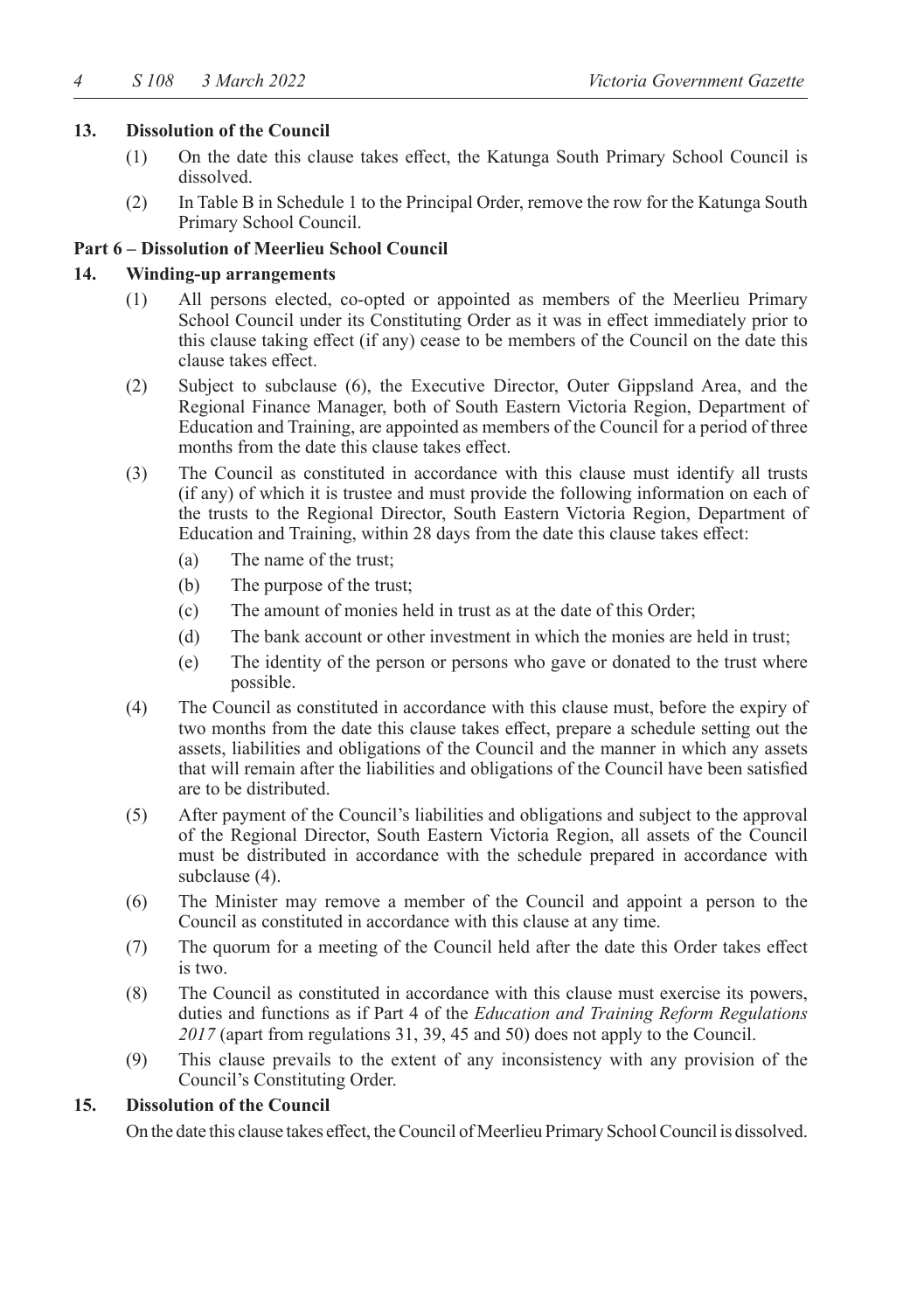#### **Part 7 – Dissolution of Dixons Creek Primary School Council**

#### **16. Winding-up arrangements**

- (1) All persons elected, co-opted or appointed as members of the Dixons Creek Primary School Council under the Principal Order as it was in effect immediately prior to this clause taking effect (if any) cease to be members of the Council on the date this clause takes effect.
- (2) Subject to subclause (6), the Area Executive Director, Outer Eastern Melbourne, and the Regional Finance Manager, North Eastern Victoria Region, Department of Education and Training, are appointed as members of the Council for a period of three months from the date this clause takes effect.
- (3) The Council as constituted in accordance with this clause must identify all trusts (if any) of which it is trustee and must provide the following information on each of the trusts to the Regional Director, North Eastern Victoria Region, Department of Education and Training, within 28 days from the date this clause takes effect:
	- (a) The name of the trust;
	- (b) The purpose of the trust;
	- (c) The amount of monies held in trust as at the date of this Order;
	- (d) The bank account or other investment in which the monies are held in trust;
	- (e) The identity of the person or persons who gave or donated to the trust where possible.
- (4) The Council as constituted in accordance with this clause must, before the expiry of two months from the date this clause takes effect, prepare a schedule setting out the assets, liabilities and obligations of the Council and the manner in which any assets that will remain after the liabilities and obligations of the Council have been satisfied are to be distributed.
- (5) After payment of the Council's liabilities and obligations and subject to the approval of the Regional Director, North Eastern Victoria Region, all assets of the Council must be distributed in accordance with the schedule prepared in accordance with subclause (4).
- (6) The Minister may remove a member of the Council and appoint a person to the Council as constituted in accordance with this clause at any time.
- (7) The quorum for a meeting of the Council held after the date this Order takes effect is two.
- (8) The Council as constituted in accordance with this clause must exercise its powers, duties and functions as if Part 4 of the *Education and Training Reform Regulations 2017* (apart from regulations 31, 39, 45 and 50) does not apply to the Council.
- (9) This clause prevails to the extent of any inconsistency with any provision of the Principal Order.

#### **17. Dissolution of the Council**

- (1) On the date this clause takes effect, the Dixons Creek Primary School Council is dissolved.
- (2) In Table B in Schedule 1 to the Principal Order, remove the row for the Dixons Creek Primary School Council.

This Order is made 24 February 2022.

THE HON. JAMES MERLINO, MP Deputy Premier Minister for Education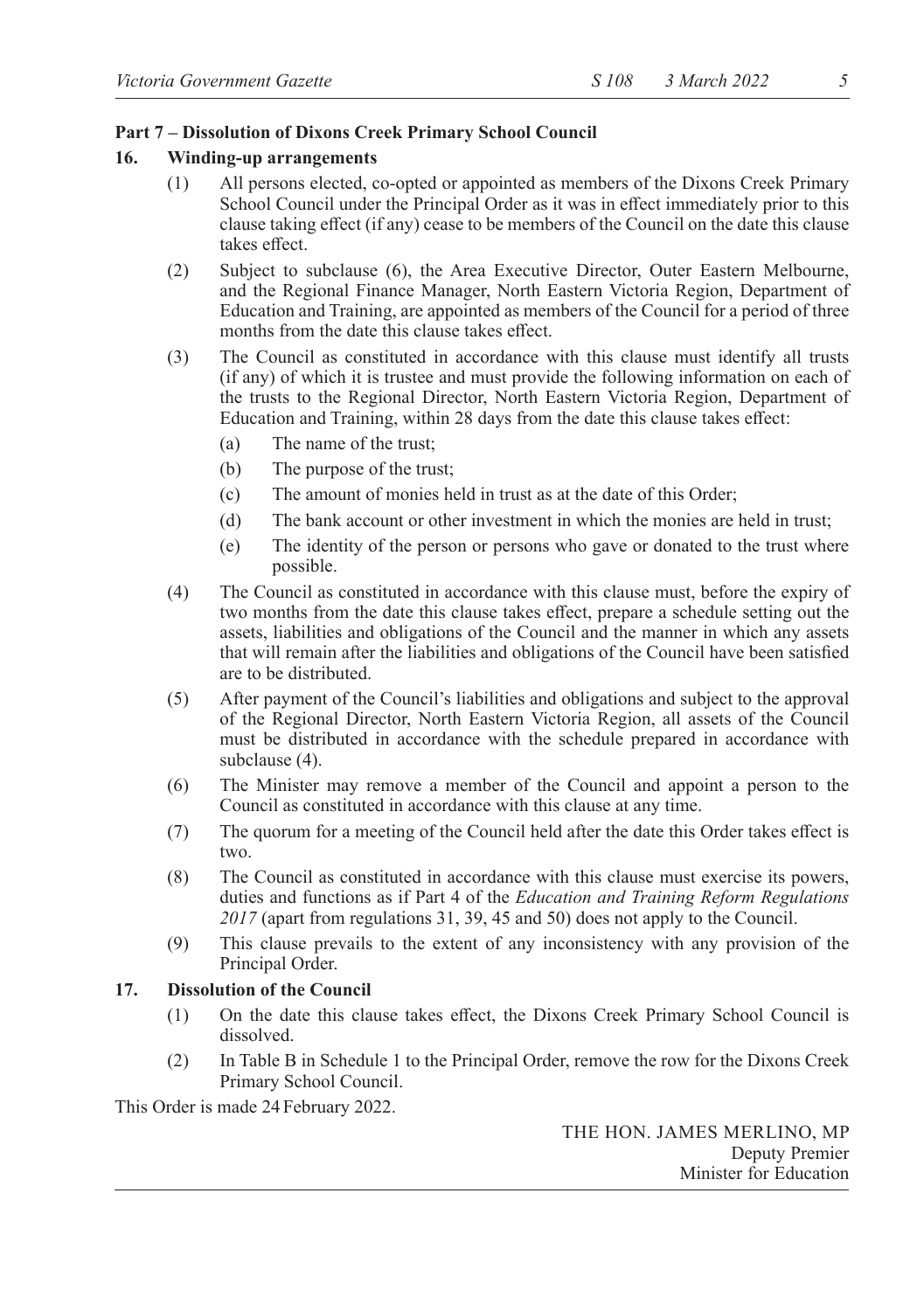This page was left blank intentionally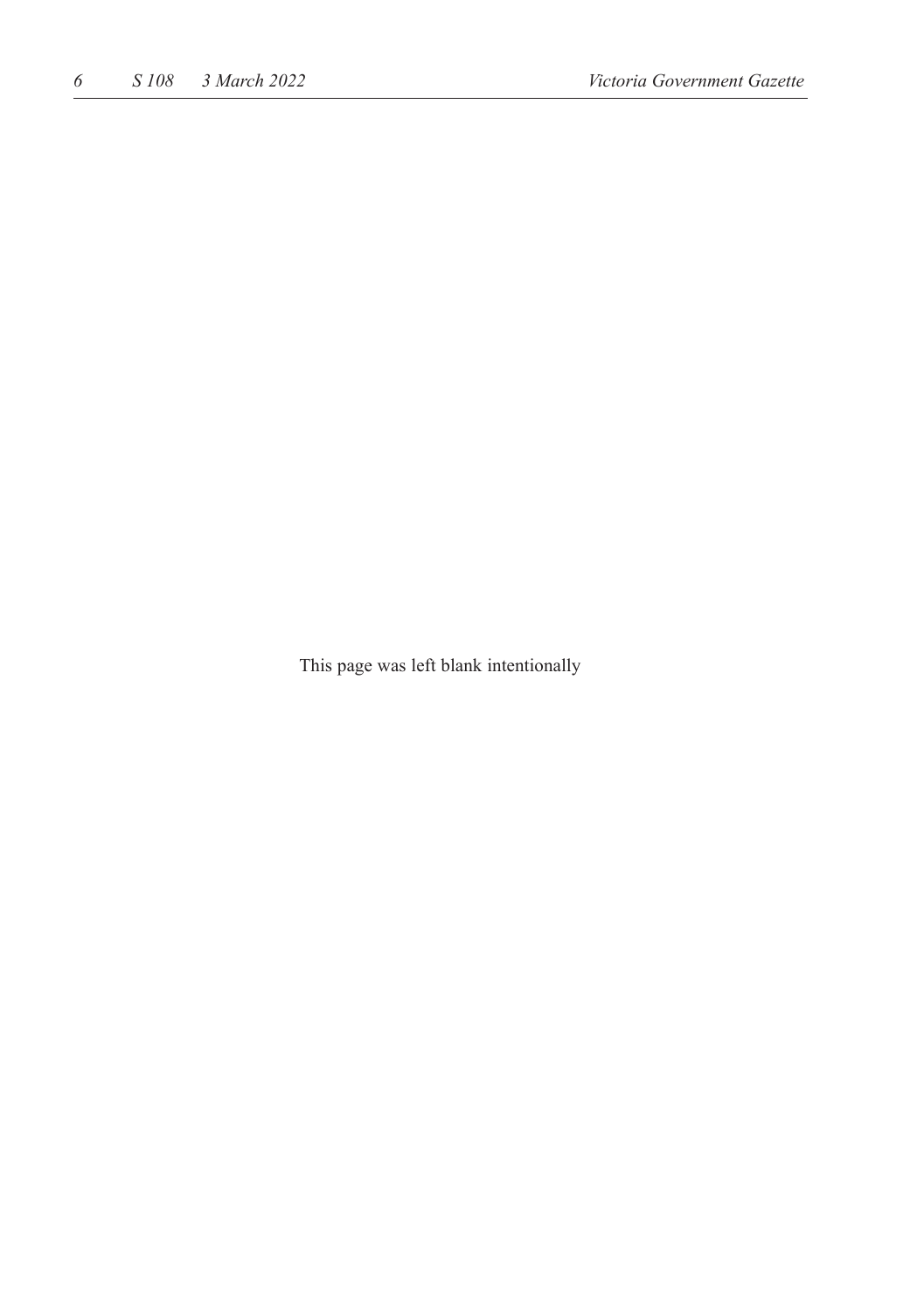This page was left blank intentionally